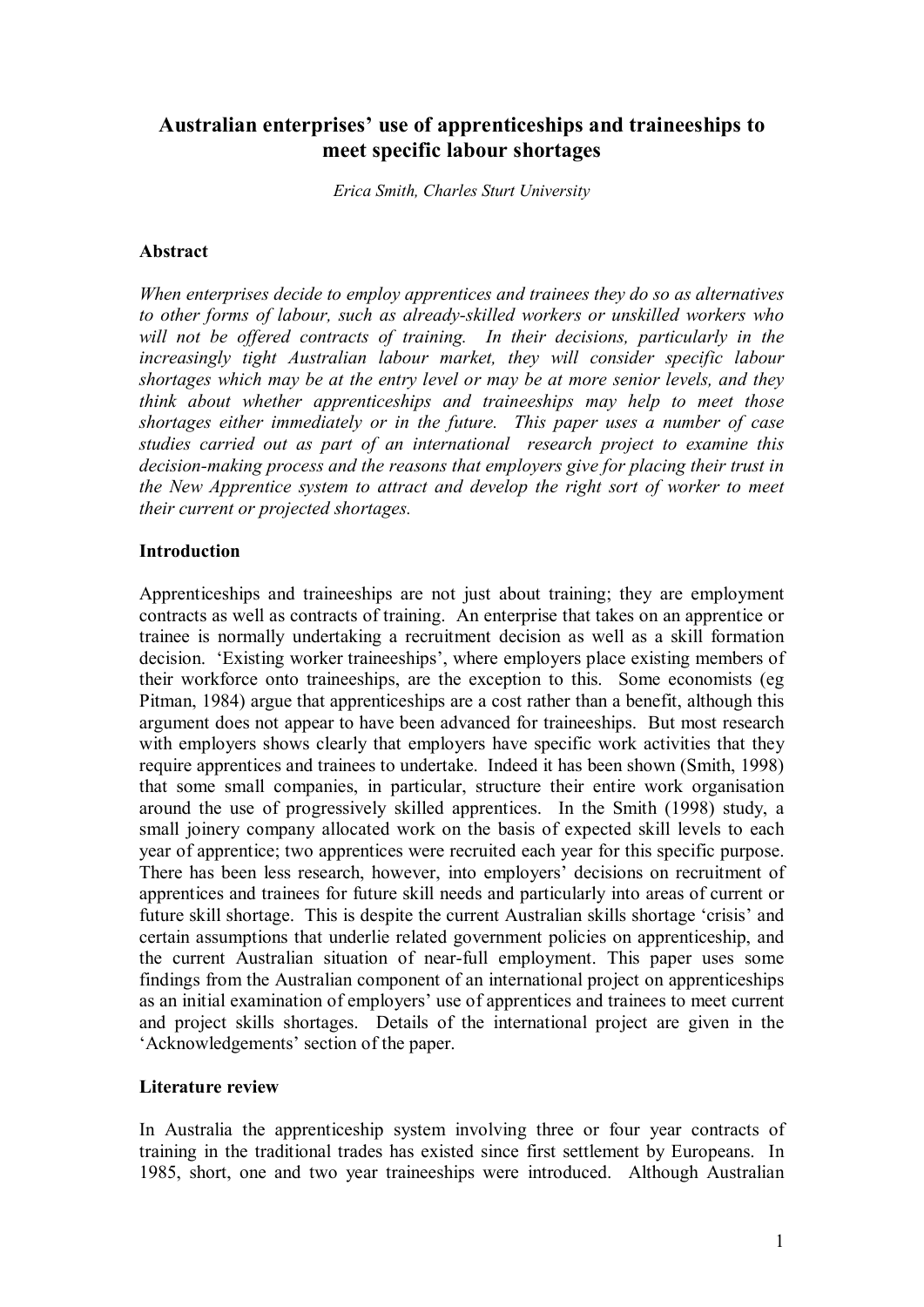employers were slow to take up traineeships, the number of trainees rose quickly from 1995 as the federal government focused on marketing traineeships to employers and provided financial incentives for enterprises to employ trainees. Traineeships also expanded into many occupational areas that had not previously supported contacted training such as retail, tourism and hospitality (Robinson, 2001). In 1997 the traditional apprenticeship and the traineeship systems were brought together under the umbrella of the New Apprenticeship system; numbers, especially in traineeships, escalated dramatically from about 120,000 in 1995 to over 400,000 by 2003. These new areas tended to be where employment growth was occurring and the development of Training Packages for these occupational areas also stimulated growth. By 2003 there were 400,000 apprentices and trainees of whom around 35 per cent were 4 year apprentices in traditional trades areas whilst the remainder were trainees (NCVER 2004). The total represents 3.5 per cent of the working age population, one of the highest rates of contracted training in the developed world, second only to the German system countries. Completion rates remain high for traditional apprenticeships at about 75 per cent whilst traineeship completion rates are lower at about 55 per cent (Robinson, 2001). However, there have been a number of quality problem associated with the rapid growth of the apprenticeship and traineeship system in Australia (Schofield, 1999). These have been partially addressed by new policies such as the introduction of the Australian Quality Training Framework (Smith & Keating, 2003) but concerns about the quality of apprentice and particularly trainee training are still strong among some commentators and interest groups.

Like many Western countries, Australia now has a low unemployment rate. The January 2006 rate was only 5.1% (Australian Bureau of Statistics 6202.0 Labour Force, Australia) with a high labour force participation rate of 64.4%, meaning that there are not large numbers of people outside the labour force that can be drawn in to meet shortages. In such a situation companies find it difficult to attract good quality applicants and these difficulties increase with factors such as rurality, perceived attractiveness of the work and so on. The award of qualifications through work using the traineeship system has been used for several years as a way of attracting good quality and motivated applicants to 'unattractive' work such as that in abattoirs or call centres (Smith, Pickersgill, Smith & Rushbrook, 2005).

Small businesses have long been involved in apprenticeships, particularly in the construction and hospitality industries, but many are new to the business of taking on trainees, although traineeships are reasonably wellestablished in small businesses in some industry areas. Rowlands (2000) examined small businesses' engagement with traineeships and found that three clusters of processes were involved: psychological commitment, financial justification, and operational issues related to the actual *process* of recruiting the trainee and interacting with the training provider. It might be expected that companies 'feeling their way' in this manner might be less certain about what they want out of traineeships than those familiar with the new apprenticeship system.

# **Research method**

Six case studies were carried out in Australian companies as part of an international project on companies' use of apprenticeships. The Australian research was in two States, New South Wales and Victoria, and covered a range of industry areas which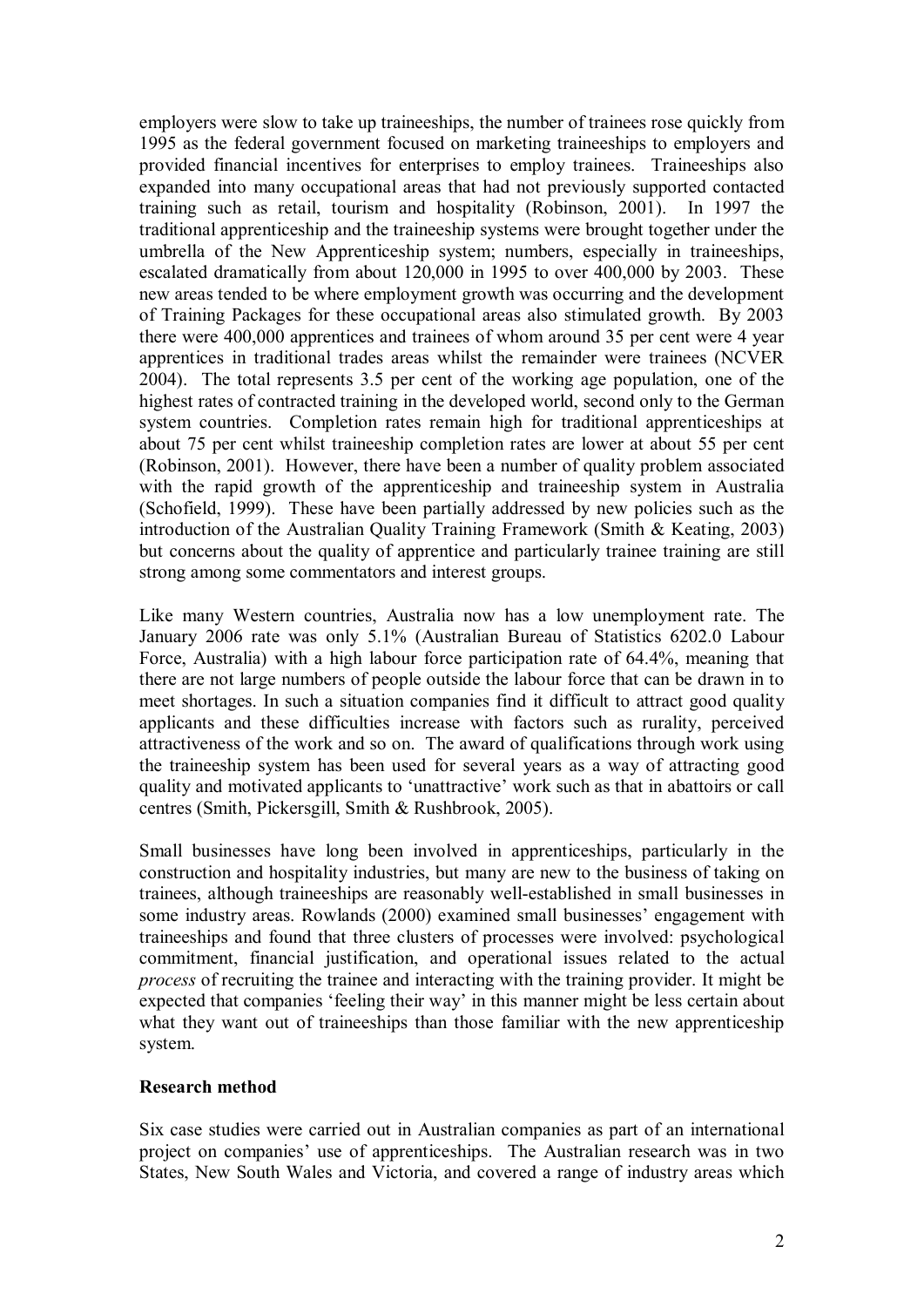was prescribed by the international project managers. For reasons of international comparability, only apprenticeships/traineeships that included some off the job training were researched; there were no fully on-the-job trainees. Four were in a regional city and two were in a metropolitan area. Suitable sites were located through the researcher's contacts in Skills Councils, Registered Training Organisations (RTOs) and other intermediary bodies. In each case study, an in-depth interview of 40-90 minutes was carried out on-site with the most senior manager with direct responsibility for apprentice recruitment and training. In some cases this was a firstline manager; in other cases a more senior manager. The interviews were structured around a detailed questionnaire prepared by the international project managers and adapted for the Australian context.

The Australian case studies are listed in Table 1 (all company names are pseudonyms). Case studies were undertaken between August and November 2005.

| Company             | <b>Industry Sector</b> | No of<br>staff | Metro/<br>regional | Apprenticeship/<br>traineeship | <b>Interviewee</b>        |
|---------------------|------------------------|----------------|--------------------|--------------------------------|---------------------------|
| Truck               | Automotive-            | 600            | Metro              | Apprenticeship                 | <b>Technical Training</b> |
| Repairs             | heavy vehicle          |                |                    |                                | & Development             |
|                     |                        |                |                    |                                | Co-ordinator              |
| <b>Big Builders</b> | Construction           | <b>200</b>     | Metro              | Apprenticeship                 | General foreman           |
| Motel Inc           | Hospitality            | 50             | Regional           | Apprenticeship                 | <b>Executive Chef</b>     |
| (catering)          |                        |                |                    |                                |                           |
| Retirement          | Aged Care              | 130            | Regional           | Traineeship                    | General manager           |
| Home                |                        |                |                    |                                |                           |
| Farming             | Retail                 | 31             | Regional           | Traineeship                    | Business &                |
| Supplies            |                        |                |                    |                                | marketing manager         |
| Physio Firm         | Medical                | 6              | Regional           | Traineeship                    | Practice principal        |
|                     | reception              |                |                    |                                |                           |

**Table 1: Details of case study sites**

**Notes** 

i) Truck Repairs interview also attended by a teacher from the partnering training provider

ii) Part of Motel Inc interview attended by the current apprentice chef

This paper reports only on those findings which relate to the use of apprenticeships and traineeships to meet specific labour shortages. The interviewees were also asked about pedagogical issues and cost-benefits.

# **Findings and discussion**

It is commonplace to assert that Australia is experiencing skills shortages. Recently, changes have been proposed to the apprenticeship system to alleviate these perceived problems including fast-tracking apprentices through the system (eg WA DET, 2005). different programs for mature-aged workers (AIG, 2005) and competency-based progression (AIG, 2005). The February 2006 Council of Australian Governments (COAG) meeting gathered together some of these proposed changes and others in a strategy to address skills shortage as part of a wider national human capital approach. <http://www.coag.gov.au/meetings/100206/index.htm>

The Department of Employment and Workplace Relations records skills shortages in a limited number of trade and professional areas (DEWR, 2006); such shortages certainly create serious short-term problems but this area is quite contested and it is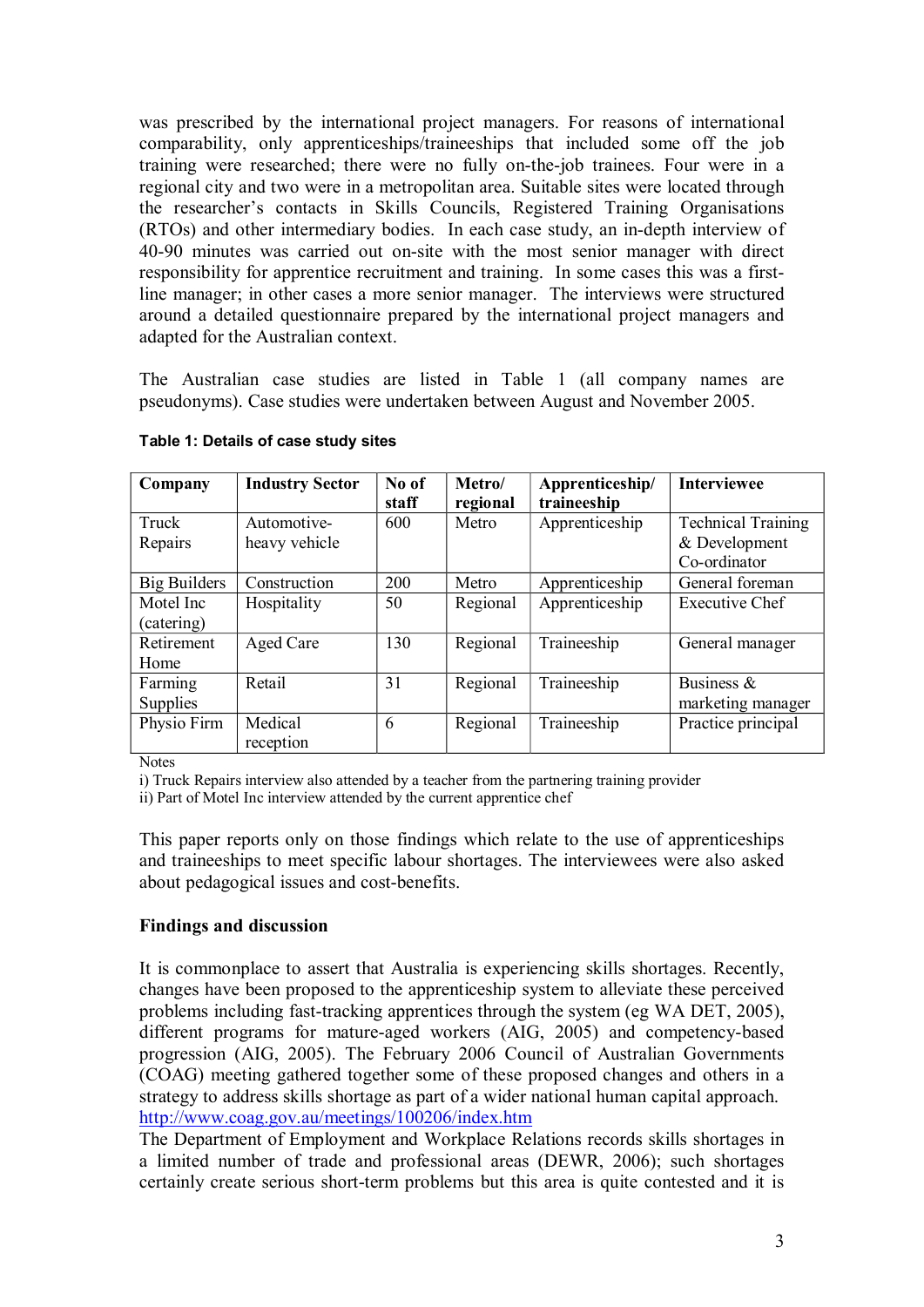argued in some cases that there are labour shortages rather than skills shortages, and that companies' labour difficulties could be addressed through offering better pay and conditions rather than expecting the vocational education and training system to train more apprentices. The purpose of this paper is not to engage with these debates but rather to examine how the companies used the apprenticeship and traineeship system as one way to deal with their individual skill and labour shortages. It is worth mentioning, however, that several of the occupations covered by the case studies are listed by DEWR (2006) as experiencing Statewide skills shortages for both Victoria and New South Wales: motor mechanic, carpenter & joiner, chef, and aged care nurse (which is the promotion path for the aged care workers at Retirement Home).

# *The nature of the labour shortages in the case study companies*

All of the enterprises mentioned tight labour markets; in some cases these were described as absolute difficulties in attracting labour and in other cases they were described as difficulties in attracting good quality people. Truck Repairs were typical of the former. About half of the company's workforce was undertaking actual hands on vehicle repair work, and it was for this work that apprentices were recruited. The technical training  $\&$  development co-ordinator said, 'It is a big fight, to try and get people.' He went on to explain

*The schools systems is viewed to (sic) getting people through the school system, through their VCE (Victorian higher school certificate), and onto university ... we attend quite a few of those (careers expos) to try and lift our profile, lift the profile of mechanics, because, it was known as a dirty trade, we're lifting that and saying there is a career path. ... But it's far easier to recruit light vehicle mechanics, because basically the young kids can understand, you look out the window and there's motor cars, so they know what light vehicles are all about, and that's what they're interested in, they all go out and do cars and all the rest of it and motorbikes, they're playing with dirt bikes at home, on the farms or wherever they live, and that's a big difference, not a lot of them, except for the country kids who have been around diesel equipment, unless their father's been in the road transport game for years and years, and they've seen Dad working on his truck.*

He said that it was easier to recruit young people in rural areas as these young people were used to heavy vehicles through working on parents' or neighbours' farms. Their major recruitment difficulty was in urban areas.

Big Builders had a different form of labour shortage. As a major construction firm they had a need for general foremen who would manage teams of sub-contractors working closely with site project managers who would typically be university graduates. They found it difficult to find suitable general foremen and so had decided to grow their own through the apprenticeship system. Every year in Victoria two or three apprentices were taken on as carpenters, and because of the ultimate aim of the apprenticeships it was essential to find good quality applicants. The general foreman that was interviewed said:

*People in my role, and the foremen that are under me who work their way up, they've all started as apprentices; so at the very outset when we're looking for apprentices through XXX (group training company) we tell them that we're*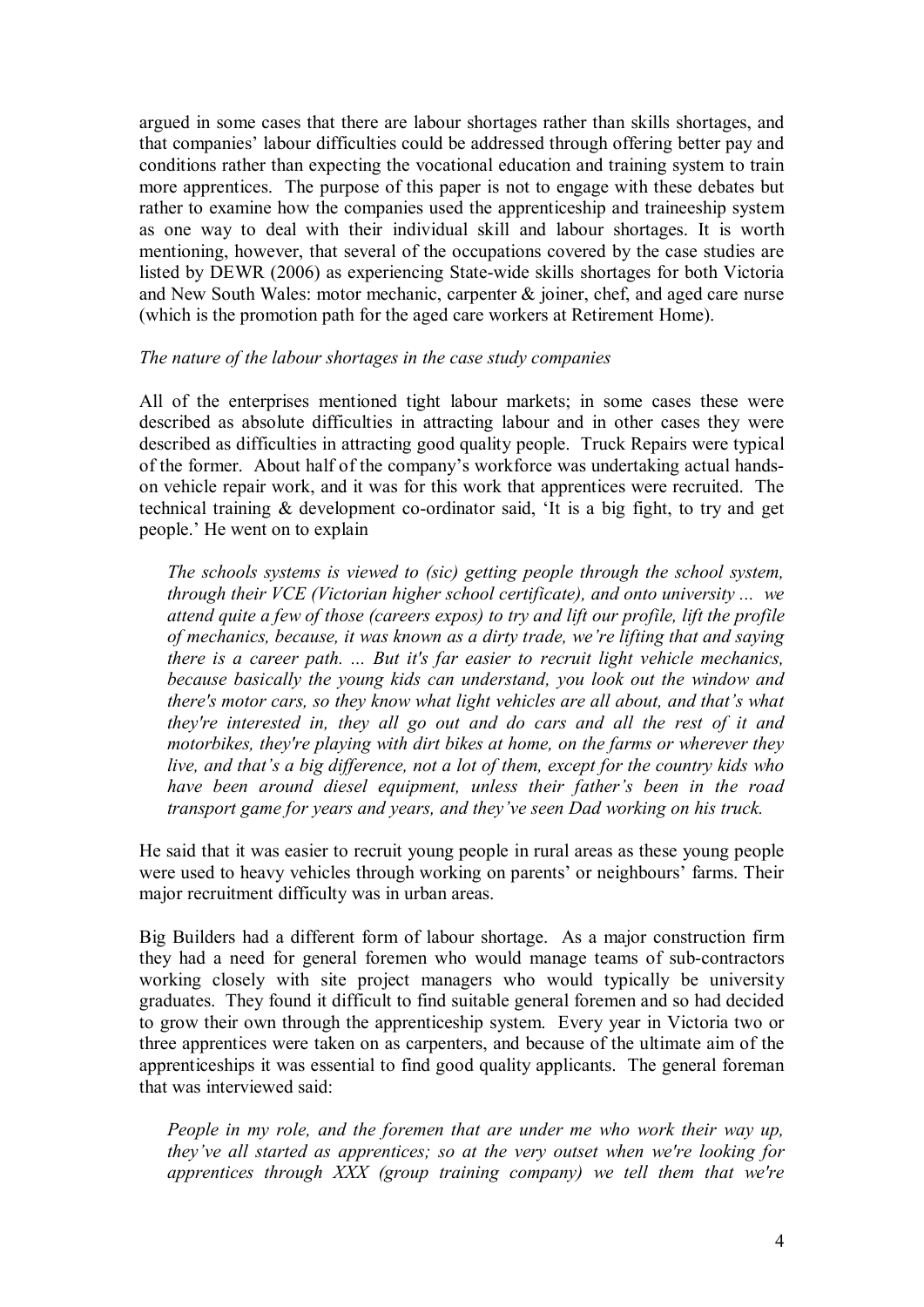*looking for managers or foremen to work their way up through the ranks. So what ends up happening is they come and do their 4 year apprenticeship; and probably towards the end of their last year we start breaking them up and start giving them areas to look after, and currently because it's such a broad role, you get to see everything, and they usually make the best supervisors. So during their apprenticeship … we give them out to subcontractors and they get the whole aspect of building and so at the end of their time they become leading hands and moving on to supervisors.*

To ensure high quality motivated apprentices, apprentices were recruited through a group training company which approached TAFE colleges to nominate their best students that had completed carpentry pre-apprenticeship courses. The group training company then provided a shortlist of candidates for Big Builders to interview.

Each of the other companies had some labour force challenges. The catering side of Motel Inc operated in an industry where there was generally a high turnover of staff and an identified national skills shortage. But the major advantage of recruiting apprentices at this particular site which was in a regional city, according to the executive chef, was particularly that it was difficult to retain 'outsiders' in a rural location. Recruiting a young local apprentice was much more likely to result in an employee who remained at the site after completion of the apprenticeship. Retirement Home did not find general difficulty in attracting staff because it was a modern facility with high quality premises and equipment, apparently an important consideration among aged care staff, but the company was anxious to improve the quality of care through the proportion of qualified staff. Managers were keen to use the traineeship system to encourage staff to proceed to aged care nurse training after completing the Certificate III qualification; their nurse workforce had an average age of 54 so they knew there would soon be a shortage of nurses.

The remaining two companies had labour shortages because of current and planned expansion; both had turned to trainees to meet this need for expansion. Farming Supplies had utilised trainees consciously as they wished their new staff to have a full grounding in the retail industry. The Business and Marketing manager had in fact been the first trainee taken on by the company, fifteen years previously. Physio Firm, on the other hand, appeared to have been persuaded primarily for cost reasons to employ trainees as receptionists and found it difficult to allocate sufficient staff time to supervise the trainees.

# *Criteria for apprentice/trainee recruitment*

Because of the ways in which they intended to use their apprentices and trainees, the companies varied in the criteria they used to select apprentices. Responses of the companies to a standard question on selection criteria are given in Table 2. They were asked to rate the criteria from 1 to 5 where 1 was 'not important' and 5 was 'very important'. Respondents were given the opportunity to add additional criteria.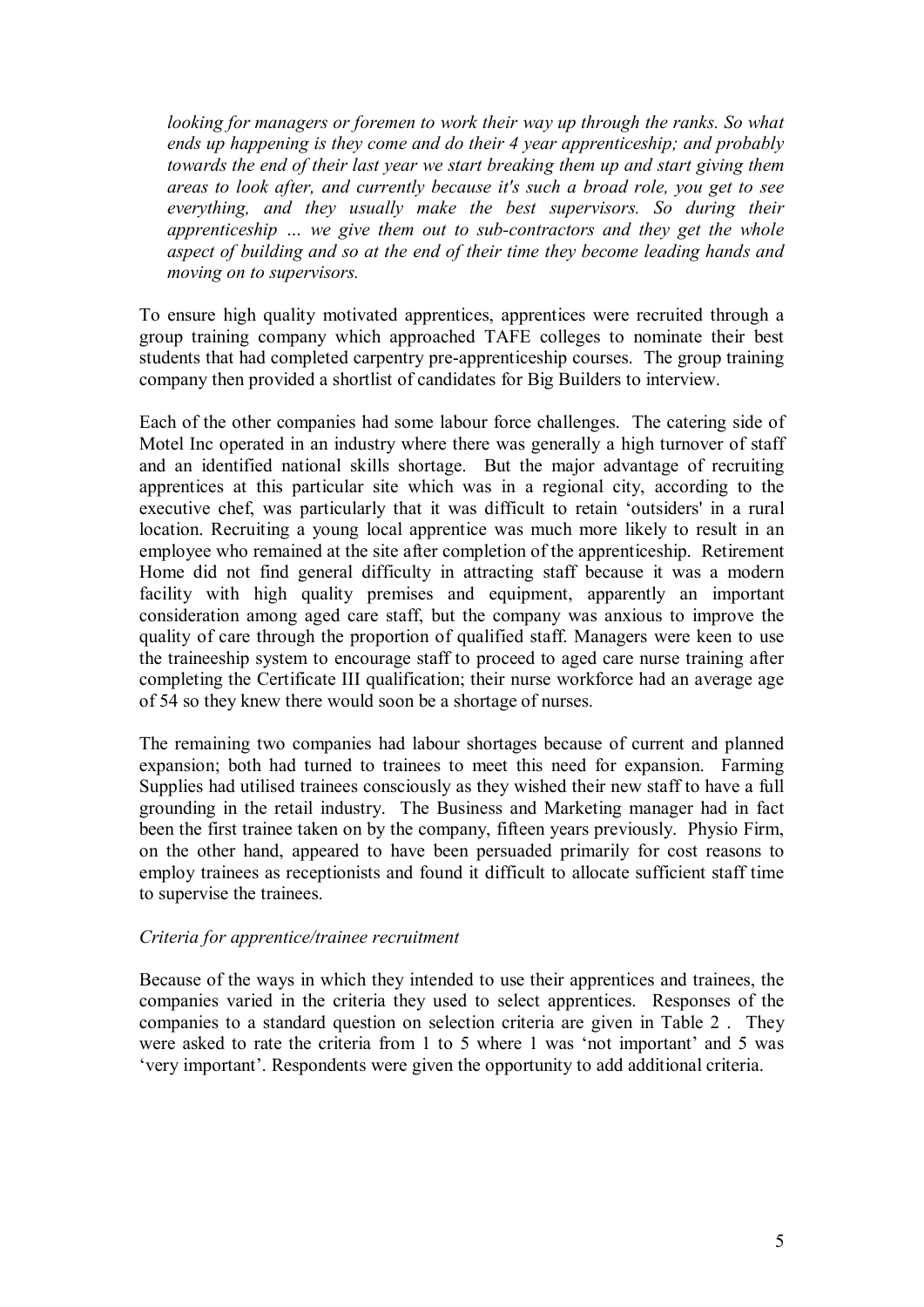#### **Table 2: Responses to the question 'How important are the following criteria for choosing apprentices' (by case study site)**

| <b>Truck Repairs</b>                                           |   |   |   |  |
|----------------------------------------------------------------|---|---|---|--|
| school marks                                                   |   | X |   |  |
| occupational aptitude and previous knowledge                   |   |   | X |  |
| existing vocational qualifications                             | X |   |   |  |
| 'the apprentice has to suit the company' (response<br>missing) |   |   |   |  |
| soft skills                                                    |   |   | Х |  |

| <b>Big Builders</b>                                                    |  | ∍ |   |   |   |
|------------------------------------------------------------------------|--|---|---|---|---|
| school marks                                                           |  |   |   | X |   |
| occupational aptitude and previous knowledge                           |  |   | X |   |   |
| existing vocational qualifications                                     |  |   |   |   | X |
| the apprentice has to suit the company' <i>(response</i> )<br>missing) |  |   |   |   |   |
| soft skills                                                            |  |   |   | X |   |
| other: management suitability                                          |  |   |   |   | Х |

| <b>Motel Inc</b>                             | 7 |   |   |   |
|----------------------------------------------|---|---|---|---|
| school marks                                 | X |   |   |   |
| occupational aptitude and previous knowledge |   |   | X |   |
| existing vocational qualifications           |   | X |   |   |
| 'the apprentice has to suit the company'     |   |   |   | X |
| soft skills                                  |   |   | X |   |
| other: punctuality, appearance, reliability  |   |   |   | Х |

| <b>Retirement Home</b>                       |  |  |   |
|----------------------------------------------|--|--|---|
| school marks                                 |  |  |   |
| occupational aptitude and previous knowledge |  |  |   |
| existing vocational qualifications           |  |  |   |
| 'the apprentice has to suit the company'     |  |  | X |
| soft skills                                  |  |  |   |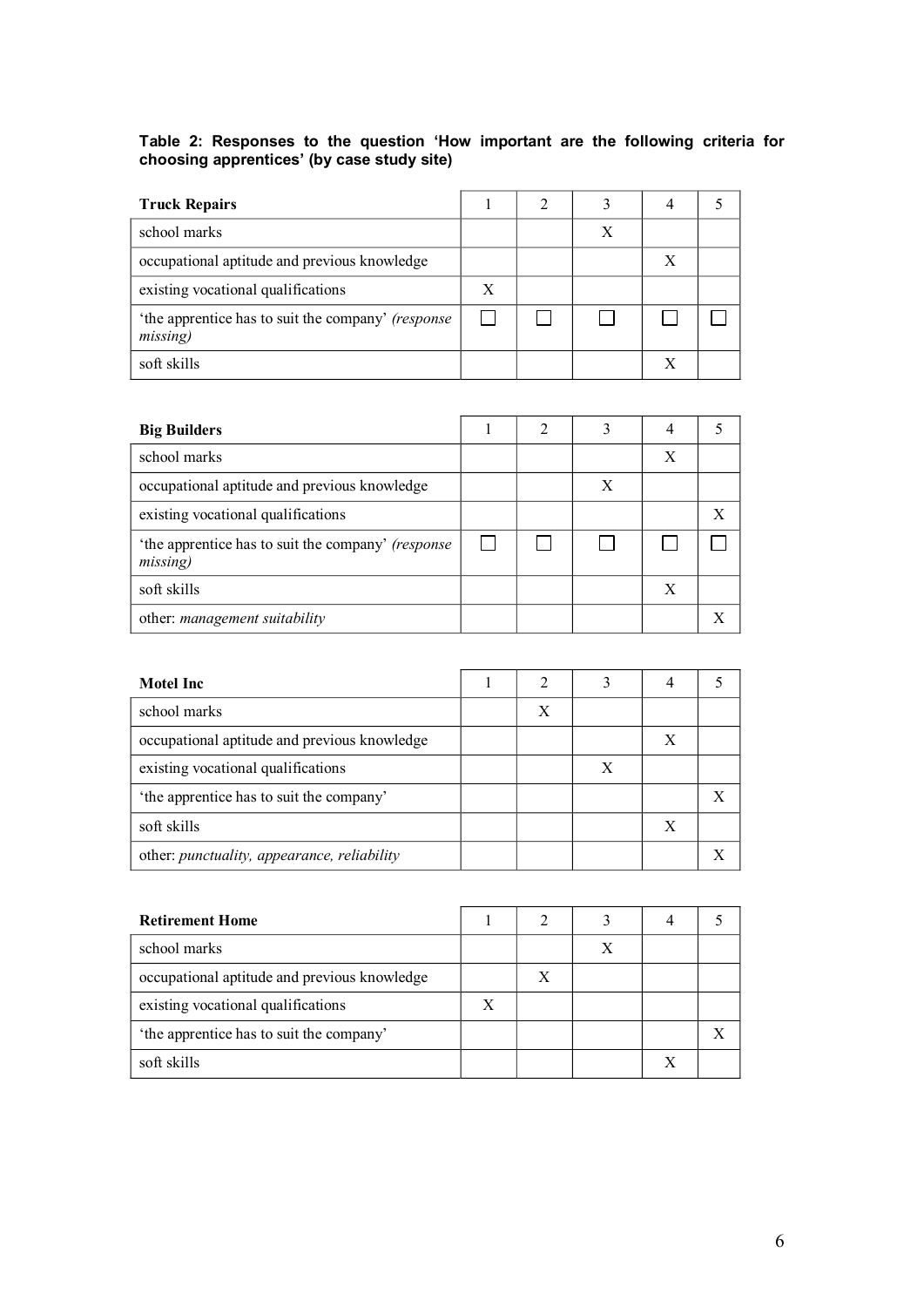| <b>Farming Supplies</b>                      | 1 | $\overline{2}$ | 3 | 4 | 5 |
|----------------------------------------------|---|----------------|---|---|---|
| school marks                                 |   | X              |   |   |   |
| occupational aptitude and previous knowledge |   |                | X |   |   |
| existing vocational qualifications           |   |                | X |   |   |
| the apprentice has to suit the company'      |   |                |   | X |   |
| soft skills                                  |   |                |   | X |   |
| other: willingness to learn                  |   |                |   |   | X |
|                                              |   |                |   |   |   |
| <b>Physiotherapy Firm</b>                    | 1 | $\overline{2}$ | 3 | 4 | 5 |
| school marks                                 |   |                | X |   |   |
| occupational aptitude and previous knowledge |   | X              |   |   |   |
| existing vocational qualifications           |   |                |   | X |   |
| 'the apprentice has to suit the company'     |   |                |   |   | X |
| soft skills                                  |   |                |   |   | X |

The following analysis of Table 2 also incorporates comments that respondents made on reasons for their responses. While some of the criteria were industry-related, such the Motel Inc's emphasis on punctuality and appearance, it is also possible to discern the labour-shortage related criteria. Thus Big Builders foregrounded management suitability and existing qualifications (as they insisted on apprentices who had completed pre-apprentice courses because they wanted to ensure their 'stickability'. Occupational aptitude and previous knowledge was rated most highly by Truck Repairs because of the specialised nature of the work and the need to be sure that apprentices would stay in what was not an attractive occupation for all. At Retirement Homes, 'suiting the company' was very important because of the need to attract and retain people with a commitment to quality. Motel Inc needed people who 'suited the company' partly because the motel was part of a national chain and the company was always looking for promising staff to promote. Farming Supplies wanted trainees who were willing to learn, because in an expanding situation they need people to be flexible and able to take on as yet unforeseen responsibilities. The Physiotherapy firm seemed to be the least certain about what it was looking for.

# *Employers' satisfaction with experiences of apprenticeships and traineeships in meeting specific labour shortages*

In the apprentice case study sites the use of apprenticeships was well-established as a form of recruitment of labour, and the psychological commitment mentioned by Rowlands (2000) and other commentators was strongly present. There was no doubt in the employers' minds about the value of apprenticeships and the main question was how to recruit the right applicants. They also all mentioned systematic training and job rotation strategies that they used to develop the apprentices in their on-the-job training. At Big Builders, for example, there was a committee that monitored all of the Heavy Builders apprentices in Victoria. This had been fairly recently established due to concerns about retention of apprentices. The general foreman said,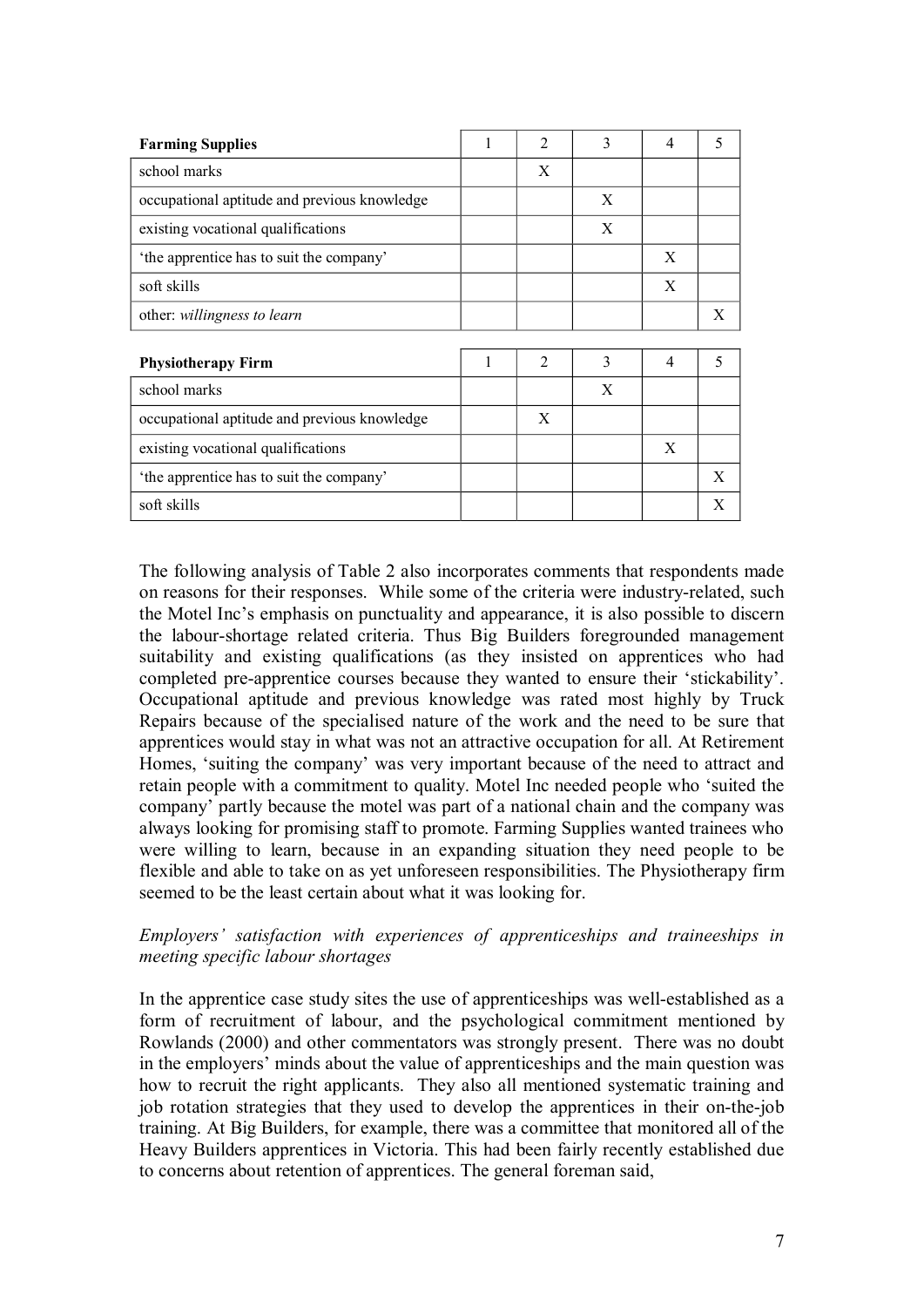*There are three of us that are on the apprentice committee and we're all ex apprentices and we've all worked our way up to be general foreman or foreman, so we sit down and we monitor what the apprentices have last done, what they're about to do. So one might be doing structure for six months so he might be working with a form worker … and then we think oh well he needs a bit more time on finishes and hanging doors and whatever so then we move him off that and put him on to hanging doors with the fixing guy. Then he might move on and we say that he hasn't had much time in surveying so we then put him with a surveyor on a project that's just starting so in their three years or usually three and a half years they've had a broad range or they've had every aspect of the job.*

The experience of the traineeship case study sites was somewhat different. At Retirement Home trainees had not been used before; the general manager had been recently appointed and was brining the idea of traineeships from a previous place of employment. The interview indicated that the company did not have very clear ideas yet for managing trainees' work to allow for progressive skilling. Farming Supplies had used trainees for several years in the mid-1990s but the practice had fallen off for a few years; the interviewee had been working elsewhere for a while but now he had returned he was reviving the practice. His commitment seemed to stem partly from his own early experience as a trainee but he was also able to articulate why they preferred trainees to other forms of labour:

*It works well in the respect that you can hire someone from out of school or whichever else and you work on their personality. You don't look at their school stats or anything else you work solely on who they are and how they operate and everything else and then you can build. I mean you give them the skill sets that they* want, and that you need, so it's a two-way street in that respect and it's not *about moulding as such, I think it's more if you can get the better fit to your business with the traineeships.*

In all of these five cases the employers said either explicitly or implicitly that in recruiting people as apprentices or trainees they expected a higher level of commitment to the company. Physiotherapy Firm was the exception. Their reasons for recruiting a trainee were, like Farming Supplies, the expected ability to be able to develop the recruit in a particular way – ie starting with a 'clean slate' – and also the cost advantage as trainees are paid less than non-trainees. But the firm had not been very happy with their experience with trainees; the reality had not lived up their plans. They seemed somewhat dissatisfied with the training provider they used but also with their own performance in training the trainees on the job; some trainees had not 'worked out well.' As an expanding business, time was short for the senior people, and the partners needed to rely on the full-time receptionist to train the trainees. The conversation between the researcher and the Practice Principal seemed to alert the latter to the fact that they needed to be more systematic in their use of trainees and after the interview had concluded he actually remarked that as a result of the conversation he was beginning to wonder whether to cease employing trainees.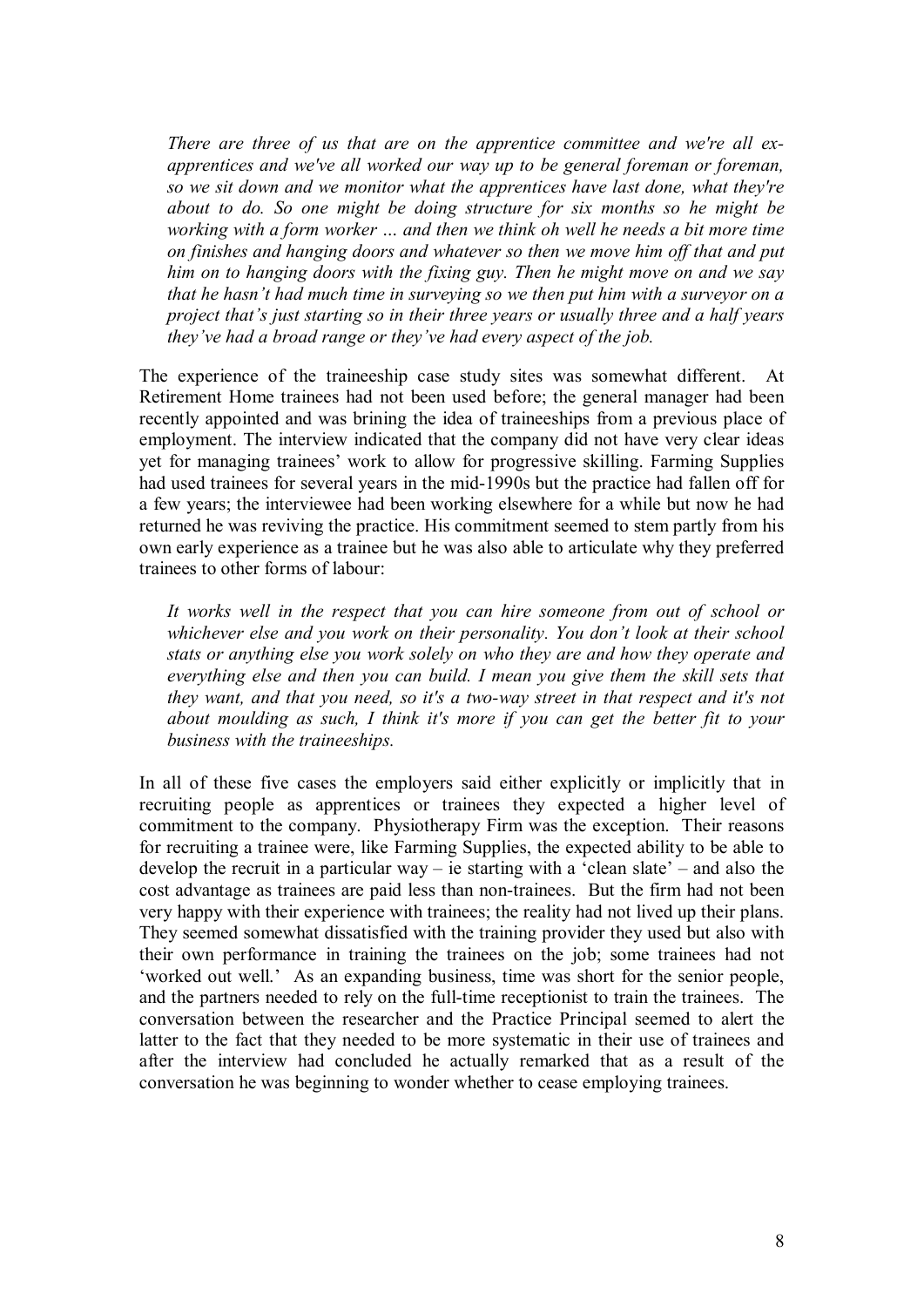#### **Conclusion**

While this study was on a small scale it provided some useful insights into companies' use of apprentices and trainees to meet specific labour shortages. Some companies were clearly more confident than others that their use of apprentices and trainees was successful and would continue to be so. It seemed that a number of factors affected the success of the strategy of using apprentices and trainees. One was extremely careful attention to attraction and selection of recruits. In turn this depended on being very clear about exactly what type of recruit they were looking for. Another was a clear view about career paths for the apprentices/trainees that enabled them both to attract recruits and to retain their commitment and motivation. Linked to both of these was familiarity and experience with the new apprenticeship system, both in terms of using training providers and other intermediary bodies to assist in various ways, and in terms of having in-company strategies that were based on previous experience. Thus the use of apprentices and trainees was helpful in meeting the companies' needs but only if they had the skills and commitment to attract the right people and manage their experience within the company. Rowlands' (2000) two clusters of recruitment processes and interacting with the training provider are areas that clearly need attention. These skills, which might be described as 'traineeship management skills', might be expected to be more widely distributed as the traineeship system slowly puts down deep roots in the Australian labour market. As the literature review indicates, traineeships now provide a larger share of the New Apprenticeship system than apprenticeships and it is important therefore that traineeships develop a similar standing and similar commitment from enterprises.

#### **Acknowledgments**

The author would like to acknowledge the managers of the international project, *International Perspectives on Innovative Apprenticeship:* Prof Dr Felix Rauner, Dr Philipp Grollmann and Ms Ines Hermann from the University of Bremen. Field research in ten countries was carried out during 2005-6.

#### **References**

- Australian Industry Group (AIG) (2005). *Contemporary apprenticeships for the 21<sup>st</sup> century.* Melbourne: AIG.
- Department of Employment & Workplace Relations. (2006) *Skills in demand lists, States and Territories*, accessed via www.dewr.gov.au
- NCVER (2004). *Australian vocational education and training statistics: apprentices and trainees, December 2003*. NCVER, Adelaide.
- Pitman, D. (1984). The determination of junior wages in Australia: Needs, work value and employment. *Australian Bulletin of Labour*, June, 144-166.
- Robinson, C (2001). Australian apprenticeships: facts, fiction and future. National Centre for Vocational Education Research (NCVER), Adelaide.
- Rowlands, B. (2000). How owner/managers decide to participate with new apprenticeships for the first time: A grounded theory approach. *Future research, research futures: Third Annual Conference of the Australian Vocational Education and Training Research Association,* 2324 March, Canberra.